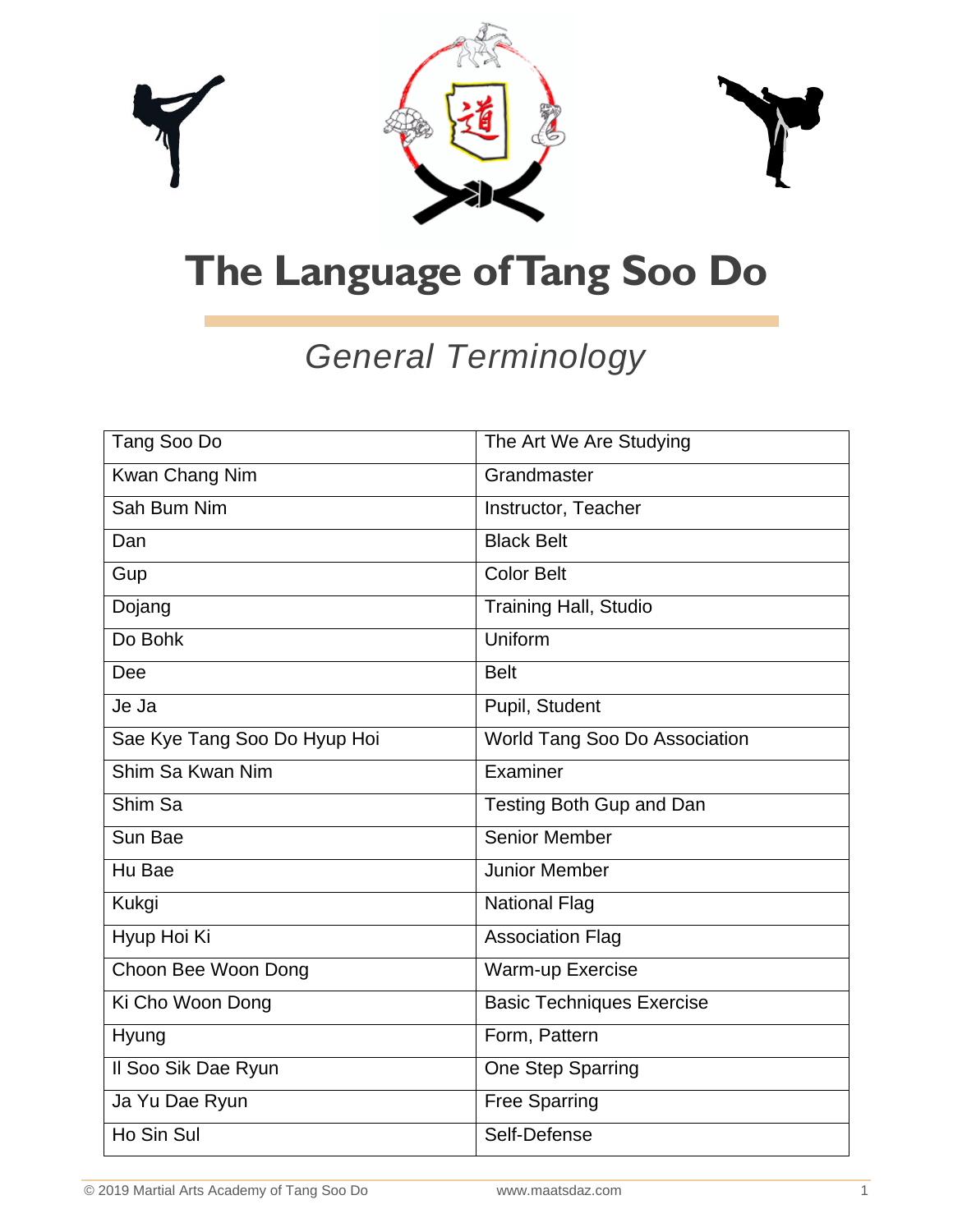| Kyuck Pa        | <b>Breaking</b>                  |
|-----------------|----------------------------------|
| Ki Hap          | Yell (Focus One's Mind & Energy) |
| Ko Dan Ja       | Senior Dan Holder                |
| Yu Dan Ja       | Dan Holder                       |
| Yu Gup Ja       | <b>Gup Holder</b>                |
| Cho Bo Ja       | <b>Beginner</b>                  |
| Nae Kong        | <b>Internal Power Exercise</b>   |
| Weh Kong        | <b>External Power Exercise</b>   |
| Shim Kong       | <b>Spiritual Power Exercise</b>  |
| Mahk Ki         | <b>Block</b>                     |
| Kong Kyuck      | <b>Attack</b>                    |
| <b>Him</b>      | <b>Power Force</b>               |
| Shi Sun         | Focus With Eyes                  |
| Chung Shim      | <b>Balance</b>                   |
| Jung Kwon       | <b>Fore Fist</b>                 |
| Kap Kwon        | <b>Back Fist</b>                 |
| Kup So          | <b>Vital Point</b>               |
| Chung Shin      | Spirit                           |
| Dan Ryun        | Polishing Mind & Body            |
| Ryun Ma         | Refining Self                    |
| Jang Kwon       | Heel of Palm                     |
| Soo Do          | Knife Hand                       |
| Yuk Soo Do      | <b>Ridge Hand</b>                |
| <b>Kwan Soo</b> | Spear Hand                       |
| Soo Ki          | Hand Technique                   |
| Jok Ki          | Foot Technique                   |
| Cha Ki          | <b>Kick</b>                      |
| Ha Dan          | Low Part                         |
| Choong Dan      | <b>Middle Part</b>               |
| Sang Dan        | <b>High Part</b>                 |